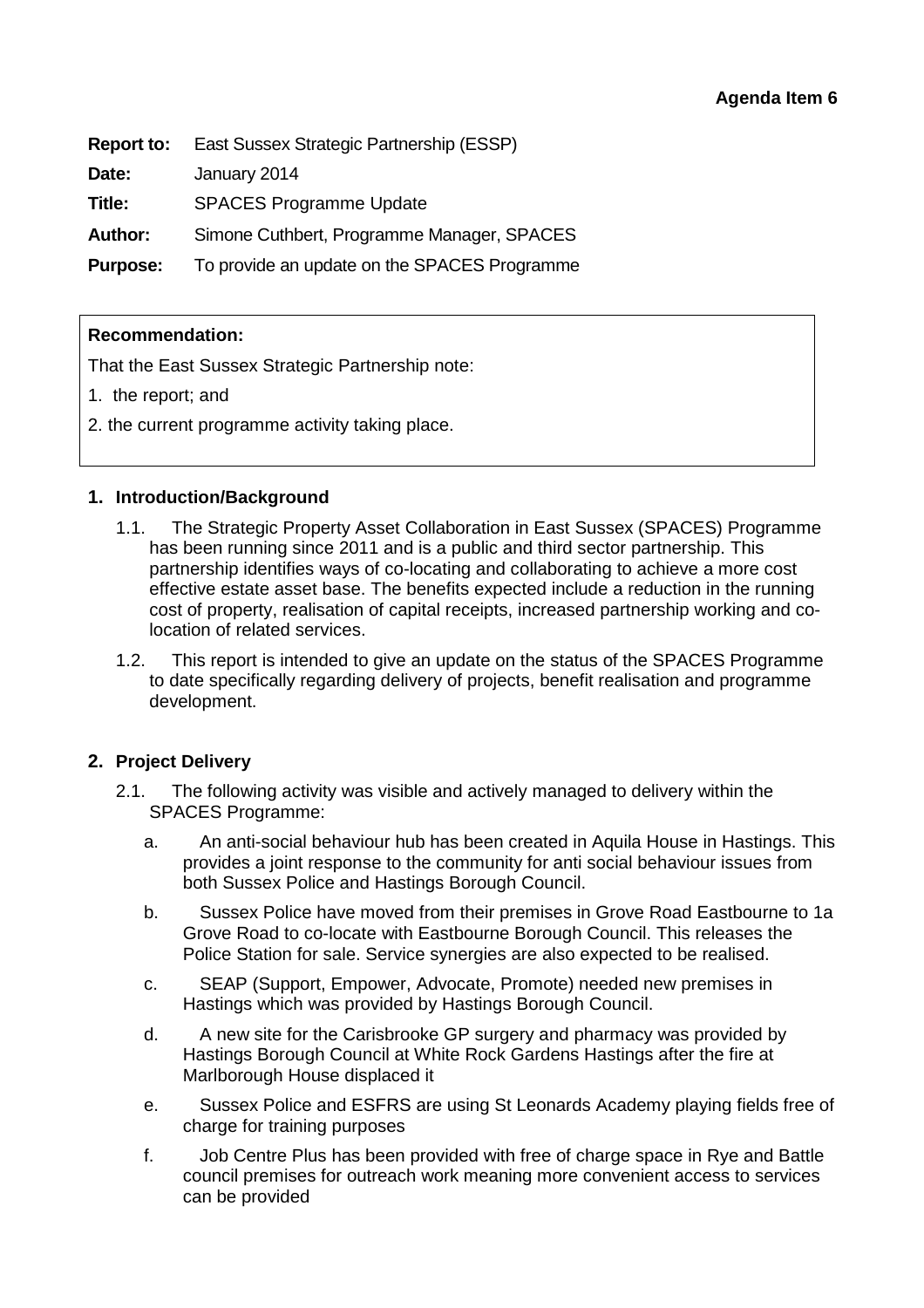- g. A facilities management contract has been jointly procured between ESCC and Wealden DC. Eastbourne BC and ESFRS have an option to use this also.
- h. Rother and ESCC swapped land to enable the Link Road development to continue unhindered
- 2.2. A further 28 opportunities have been identified and the following are already in flight or have been prioritised for progression:
	- a. Southover Grange and The Maltings land swap between Lewes District Council and ESCC is due for completion early 2014
	- b. Newhaven Community Hub is progressing which will include a library on the ground floor and a number of partners on the first floor. Negotiations have commenced with partners and business cases are being developed for each to gain sign off for proceeding. The building is expected to be complete in Autumn 2014.
	- c. Newhaven Fire Station Development continues with ESFRS, Lewes District Council and Sussex Police planning to share accommodation through developing a derelict site in Newhaven Town. Expected delivery late 2015
	- d. Rother District Council are in discussions with a partner regarding co-location at the Town Hall building in Bexhill. A business case has been developed and is currently in the process of being signed off. This is expected to be complete in Spring 2014.
	- e. Activity is underway to investigate an emergency response service sharing Ropemakers at Hailsham which is an ESCC site. Negotiations are commencing with the landlord to agree terms and timeframes.
	- f. Discussions are commencing between ESFRS, SECAMB and NHS regarding Lewes Fire Station, Springman House and the adjoining Ambulance Station. Decisions regarding a way forward with this are expected in Spring 2014.
	- g. An opportunity for a SECAMB response post to be located at The Ridge Fire Station in Hastings has been identified. A business case and timeline for this has yet to be established.
	- h. Discussions are underway to establish whether Rye Library could provide some support to Rother District Council in the way that front line services are delivered in Rye.
- 2.3. As well as co-location projects, other SPACES activity is underway as follows:
	- a. An Estates Management Support Contract is being jointly procured between ESCC and Rother District Council and will also be open to other partners to buy from should they choose to use it.
	- b. Discussions are taking place between procurement professionals from across SPACES partners with the intention of identifying and eliminating duplication as well as identifying a process to ensure future procurement collaboration opportunities are identified and realised.
	- c. Activity is commencing to consider the Fleet maintenance arrangements of ESFRS, Sussex Police and SECAMB. An opportunity has been recognised to align activity and provide larger, fit for purpose maintenance hubs as well as align processes and systems. A business case for this is to be developed to quantify the opportunity and scope the activity. Funding and a timeline for this are currently being identified.
	- d. Information Management and Storage needs are recognised as a key enabler to reduction in property estate. It is also recognised that collaboratively approaching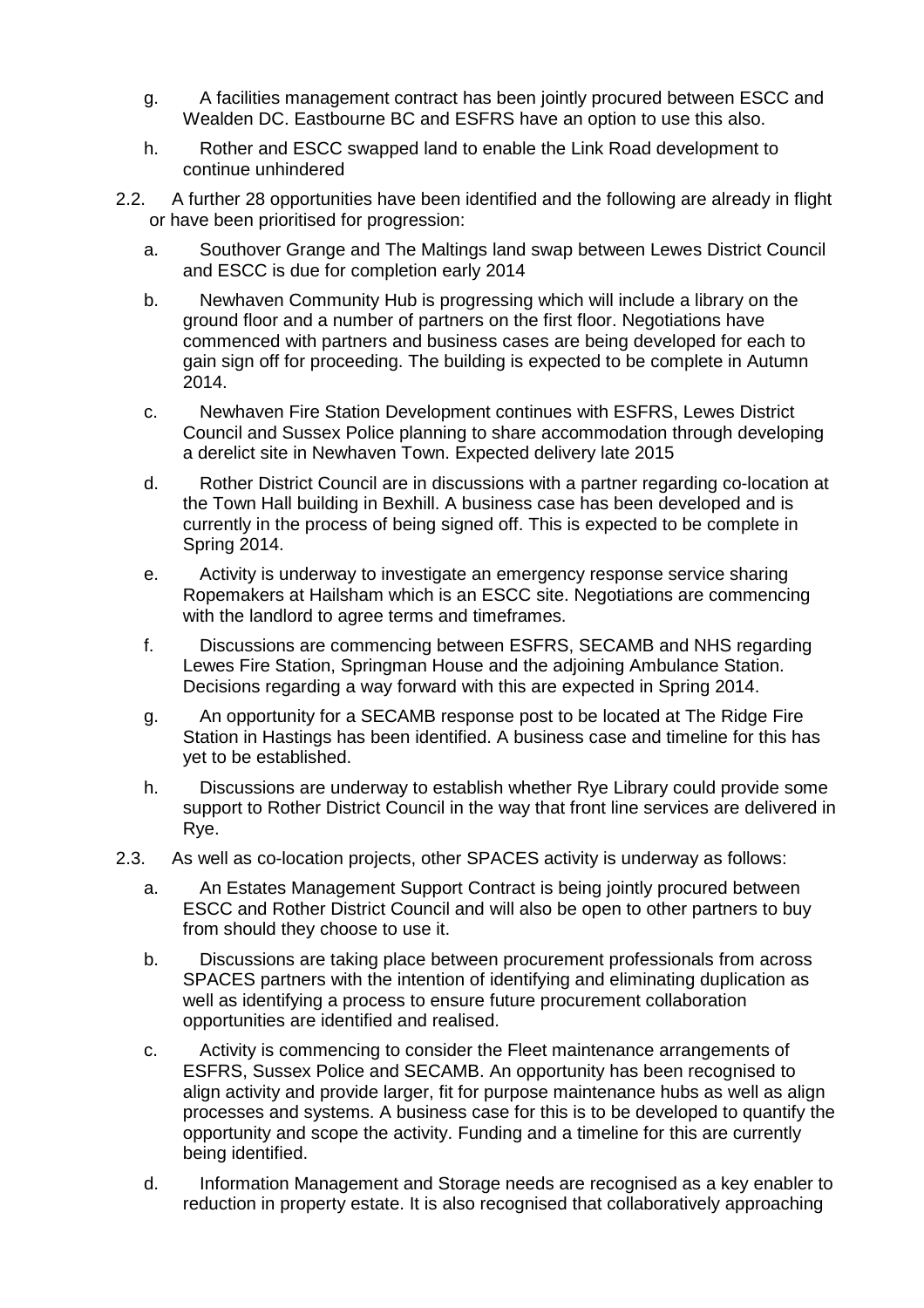this is likely to give rise to a more cost effective solution. Therefore activity is underway with 8 SPACES partners to consider physical and electronic storage as well as a central postal hub and Electronic Data Management System. This activity is currently being scoped and planned with each partner

- e. Activity is underway to look at the mapping of Public Estate Assets and how this information can be publically accessed. A couple of options have been identified for partners and these are to be discussed and a decision made for progression.
- 2.4. The benefits identified to date for all SPACES opportunities and their breakdown across the East Sussex County can be found in Appendix A.
- 2.5. A matrix highlighting the co-location opportunities identified to date between partners can be found in Appendix B. This shows where strong relationships are forming between partners for co-location and in some cases service delivery. This is being presented to the SPACES Programme Board on January 27<sup>th</sup>.
- 2.6. A survey was undertaken to assess how satisfied partners were with the SPACES activity to date. The outcome of this can be found in Appendix C. This paper and the outcomes were discussed at the November Board where it was agreed that the gaps identified were a result of the timing of the survey and it could reasonably be expected these would be resolved as activity continued. A further survey will therefore be undertaken in May 2014 to check the direction of travel and ensure this is the case.
- 2.7. A paper was put together to show all the activities currently underway for each work stream and to track progress. This was used to set prioritisation for next steps with the programme board to ensure effort is aligned between partners. It also served as a check to ensure that all opportunities and approaches for activity had been identified and agreed. The Work Streams, Short and Medium Term activity can be found in Appendix D.

### **3. Next steps**

- 3.1. Further project opportunity identification and project delivery:
	- a. Focus groups will continue to be undertaken per town with the intention of exploring opportunities for co-location.
	- b. Requests for space that have been received by SPACES will continue to be managed via Sub Groups to resolution
	- c. The matrix of opportunities identified to date will be analysed to establish where further opportunities could be considered.
- 3.2. Further activity on enablers and barriers will be undertaken:
	- a. Meeting and interview room availability will be mapped to identify where these are available and if they are being utilised in the most efficient way between partners.
	- b. Mapping of Wifi Public Access locations across all partners will be undertaken to establish the coverage currently provided. This supports the intention many partners have of providing more online services which will have an impact on the premises requirements of partners going forward. Therefore it has to be ensured that there is sufficient access for customers to these channels of service delivery.
	- c. Hot desk locations across all partners will be mapped to identify where partners have hot desk facilities in place and consider if these locations are used as effectively as possible.
	- d. A model identifying co-location types and the enablers and barriers to achieving them will be developed. This will be used to inform future decision making on project prioritisation and likelihood of success.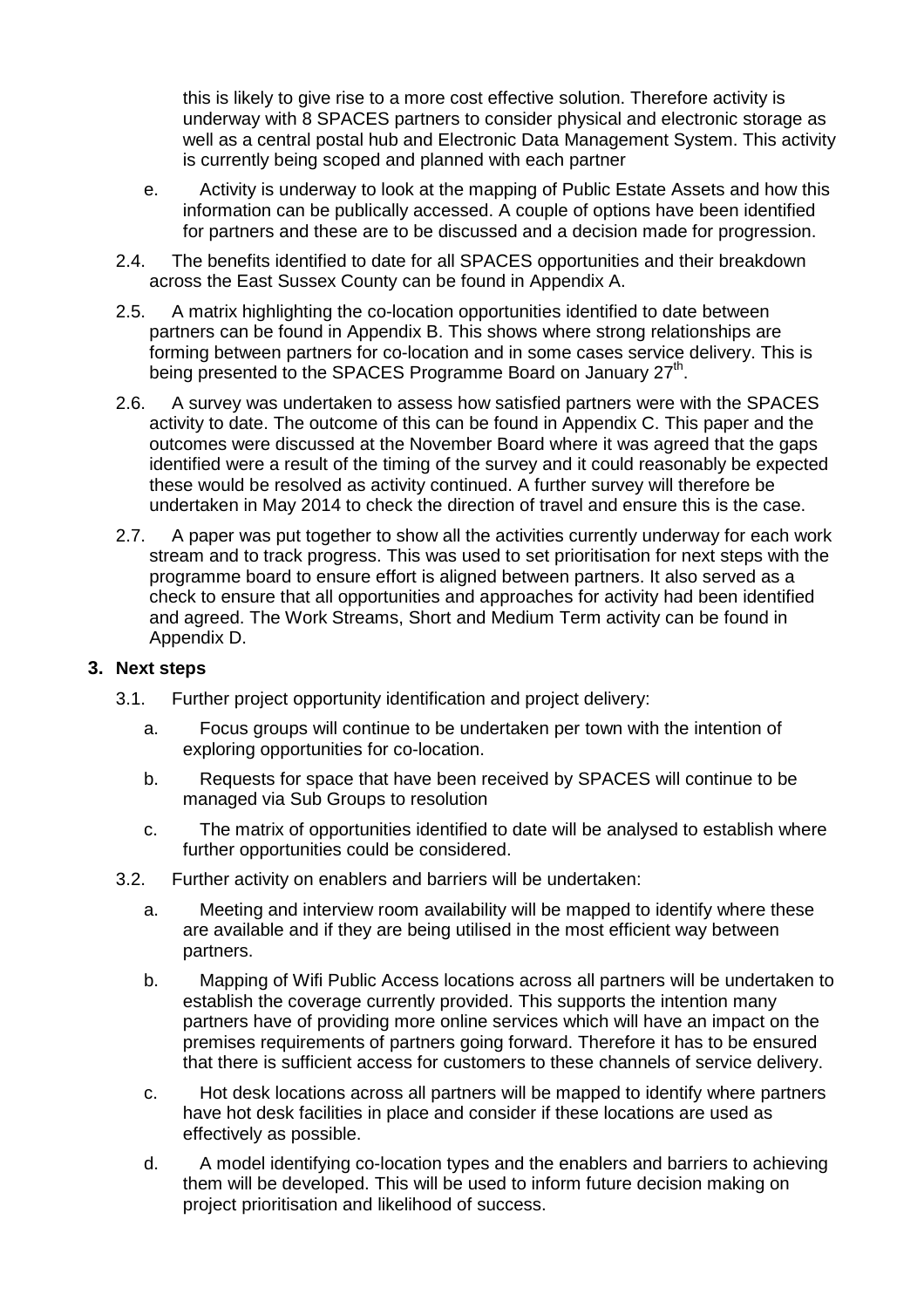3.3. Customer insight activity will commence. A pilot will be the first step to establish what information is required and how it can be gathered and analysed to greatest effect. This work is to be scoped and planned.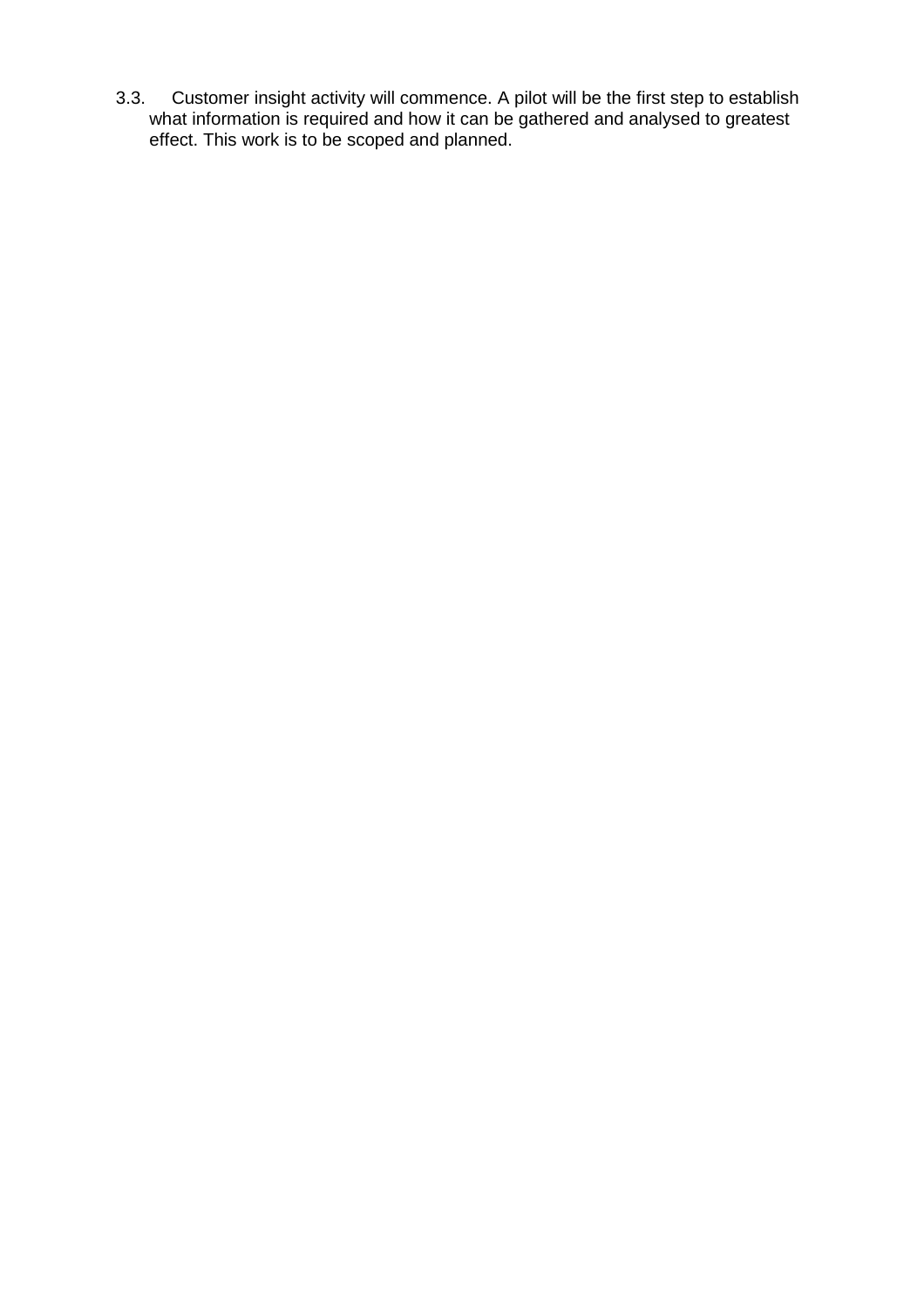## **Appendix A - Benefits**

### Total Benefits

| <b>Benefit</b>                  | <b>Delivered</b> | <b>Project</b><br>In Flight | <b>Unplanned</b><br><b>Opportunity</b> | <b>Total</b>   |
|---------------------------------|------------------|-----------------------------|----------------------------------------|----------------|
|                                 |                  |                             |                                        |                |
| Capital Receipt Value Held      | £900,000         | £400,000                    | £8,450,000                             | £9,750,000     |
| <b>Capital Receipt Realised</b> | £0               | £0                          | £0                                     | £0             |
| <b>Revenue Reduction</b>        | £767,000         | £192,621                    | £946,466                               | £1,906,087     |
| CO <sub>2</sub> Reduction       | 136              | 55                          | 141.884                                | 332.884        |
|                                 |                  |                             |                                        |                |
| <b>Revenue Receipt</b>          | £29,155          | £75,000                     | £0                                     | £104,155       |
| <b>Cost Avoidance</b>           | £17,032          | £3,500                      | £12,000                                | £32,532        |
|                                 |                  |                             |                                        |                |
| <b>GIA Reduction</b>            | 2620             | 948                         | 8299                                   | 11867          |
|                                 |                  |                             |                                        |                |
| Co-Location related             |                  |                             |                                        |                |
| services                        | $\overline{2}$   | $\overline{2}$              | 3                                      |                |
| Co-location response            |                  |                             |                                        |                |
| services                        | 0                |                             | 8                                      | 9              |
| Land Swap                       |                  | 1                           | O                                      | $\overline{2}$ |

Note: These are only those that have been identified to date. In some instances, the benefits are not yet clear for a project and therefore cannot be recorded.

Benefits per District and Borough

| Eastbourne         | 14%        |
|--------------------|------------|
| Lewes              | <b>20%</b> |
| Hastings           | 5%         |
| Rother             | 17%        |
| Wealden            | 22%        |
| <b>County Wide</b> | 22%        |

This is the breakdown of where all benefits will be realised across the Districts and Boroughs. This is for all SPACES partners.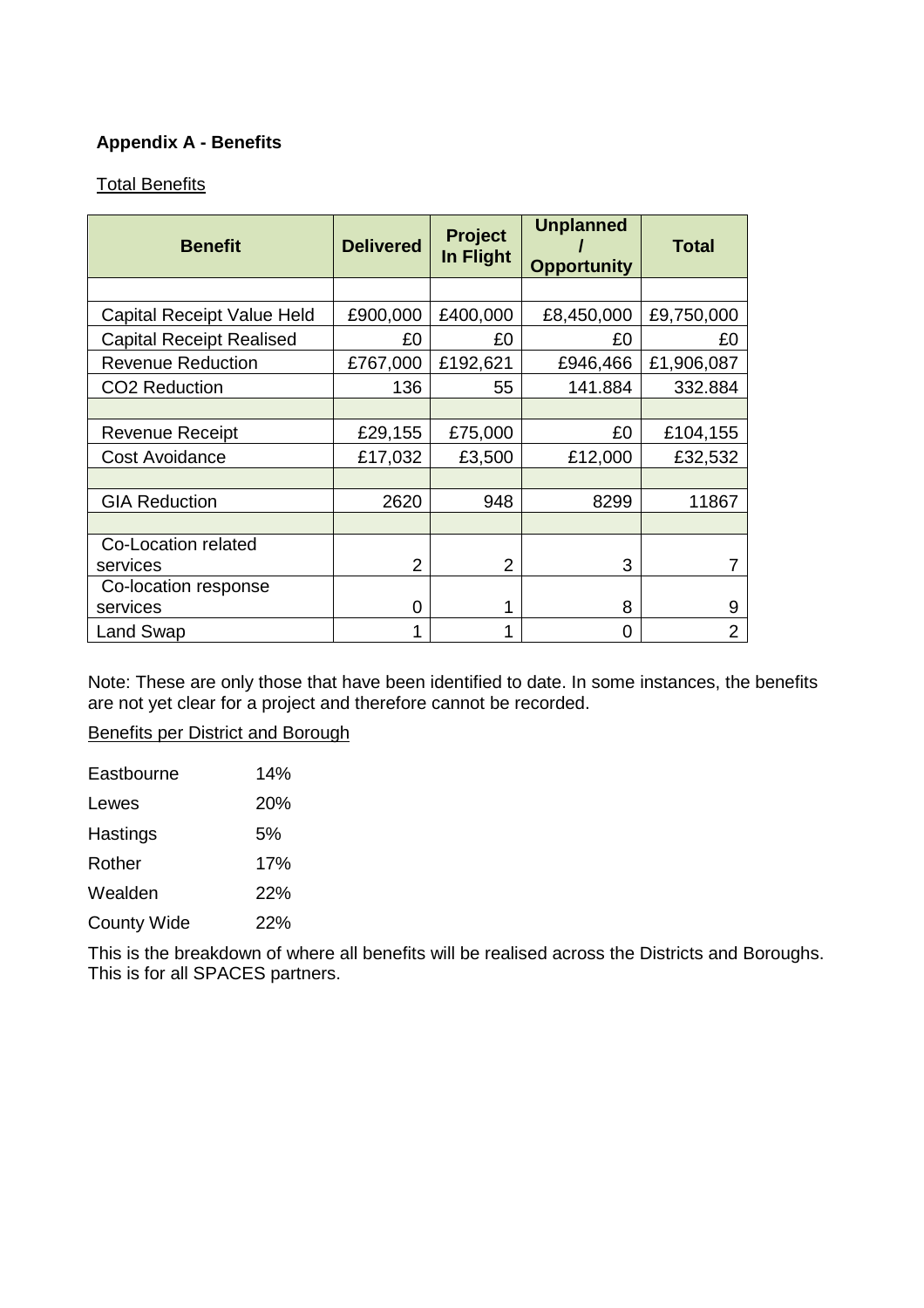# **Appendix B – Co-location Opportunities**

- 1. Purpose
	- 1.1. The purpose of this paper is to show the co-location opportunities that have been identified between partners.
	- 1.2. This can then identify the types of co-location opportunities identified to date and where there may be further opportunity.
- 2. The Opportunity Matrix
	- 2.1 The Matrix

| Partner                                                     | ESCC           | Eastbourne Borough<br>Council | 3V <sub>A</sub> | Hastings borough Council | Lewes District council | Rother District Council | Wealden District Council | <b>SECAMB</b>  | Sussex Police  | ESFRS          | NHS Partnership Trust | East Sussex Healthcare<br>NHS Trust | DWP JobCentrePlus | Other VCS    | Town / Parish Council | $\frac{1}{4}$ Totals |
|-------------------------------------------------------------|----------------|-------------------------------|-----------------|--------------------------|------------------------|-------------------------|--------------------------|----------------|----------------|----------------|-----------------------|-------------------------------------|-------------------|--------------|-----------------------|----------------------|
| <b>ESCC</b>                                                 |                | $\overline{1}$                | $\overline{1}$  |                          | $\mathbf{1}$           | $\overline{4}$          | $\overline{2}$           | $\overline{1}$ |                | $\mathbf{1}$   |                       |                                     | $\overline{2}$    |              | $\overline{1}$        |                      |
| Eastbourne Borough<br>Council                               | $\mathbf{1}$   |                               |                 |                          |                        |                         | $\mathbf{1}$             |                | $\mathbf{1}$   | $\mathbf{1}$   |                       |                                     |                   |              |                       | $\overline{4}$       |
| 3VA                                                         | $\mathbf{1}$   |                               |                 |                          |                        |                         |                          |                |                |                |                       |                                     | $\mathbf{1}$      |              | $\mathbf{1}$          | $\overline{3}$       |
| <b>Hastings Borough</b><br>Council                          |                |                               |                 |                          |                        |                         |                          |                | $\overline{1}$ |                |                       |                                     |                   | $\mathbf{1}$ |                       | $\overline{2}$       |
| <b>Lewes District</b><br>Council                            | $\mathbf{1}$   |                               |                 |                          |                        |                         |                          |                | $\mathbf{1}$   | $\mathbf{1}$   |                       |                                     |                   |              |                       | 3                    |
| <b>Rother District</b><br>Council                           | $\overline{4}$ |                               |                 |                          |                        |                         |                          |                |                |                |                       |                                     | 3                 |              |                       | $\overline{7}$       |
| <b>Wealden District</b><br>Council                          | $\overline{2}$ | $\overline{1}$                |                 |                          |                        |                         |                          |                | 1              | $\mathbf{1}$   |                       |                                     |                   |              | $\mathbf{1}$          | $\boldsymbol{6}$     |
| <b>SECAMB</b>                                               | $\mathbf{1}$   |                               |                 |                          |                        |                         |                          |                | $\overline{4}$ | 3              |                       | $\overline{1}$                      |                   |              |                       | $\overline{9}$       |
| <b>Sussex Police</b>                                        |                | $\overline{1}$                |                 | $\overline{1}$           | $\mathbf{1}$           |                         | $\mathbf{1}$             | $\overline{4}$ |                | $\overline{3}$ |                       |                                     |                   |              | $\overline{1}$        | 12 <sup>12</sup>     |
| <b>ESFRS</b>                                                | $\overline{1}$ | $\overline{1}$                |                 |                          | $\overline{1}$         |                         | 1                        | 3              | 3              |                |                       | $\overline{1}$                      |                   |              |                       | 11                   |
| <b>NHS Partnership</b><br><b>Trust</b>                      |                |                               |                 |                          |                        |                         |                          |                |                |                |                       |                                     |                   |              |                       | $\overline{0}$       |
| <b>East Sussex</b><br><b>Healthcare NHS</b><br><b>Trust</b> |                |                               |                 |                          |                        |                         |                          | $\mathbf{1}$   |                | $\overline{1}$ |                       |                                     |                   |              |                       | $\overline{2}$       |
| <b>DWP JobCentrePlus</b>                                    | $\overline{2}$ |                               | $\mathbf{1}$    |                          |                        | 3                       |                          |                |                |                |                       |                                     |                   |              | $\overline{1}$        | $\overline{7}$       |
| Other VCS                                                   |                |                               |                 | $\overline{1}$           |                        |                         |                          |                |                |                |                       |                                     |                   |              |                       | $\overline{1}$       |
| Town / Parish<br>Council                                    | 1              |                               | $\mathbf{1}$    |                          |                        |                         | 1                        |                | 1              |                |                       |                                     | $\mathbf{1}$      |              |                       | 5                    |
| <b>Totals</b>                                               | 14             | $\overline{4}$                | 3               | $\overline{2}$           | 3                      | $\overline{7}$          | 6                        | 9              | 12             | 11             | $\overline{0}$        | $\overline{2}$                      | $\overline{7}$    | $\mathbf{1}$ | 5                     | 86                   |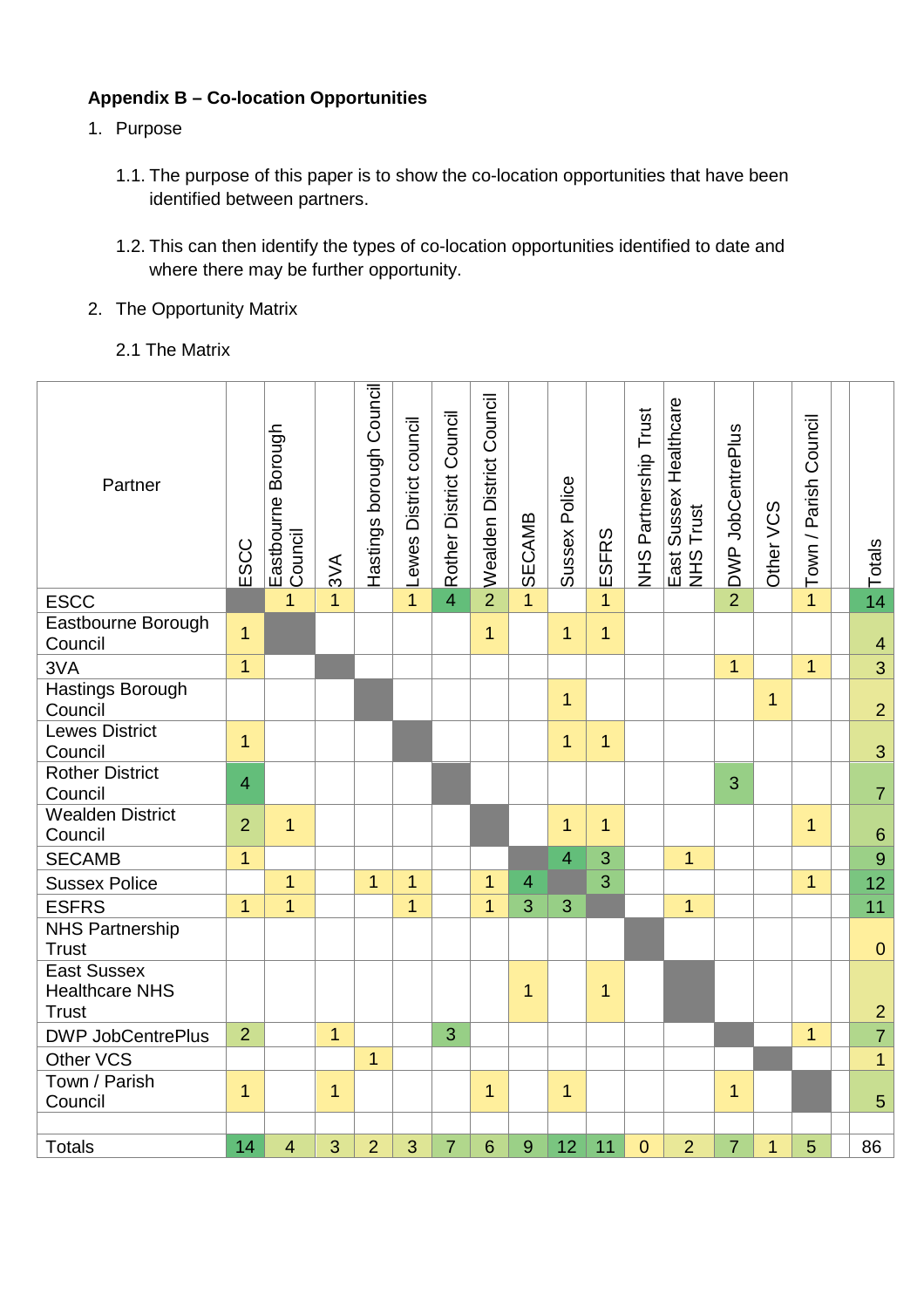2.2 The matrix shows every instance where a co-location opportunity has been identified. So if ESCC co-locate in one building with DWP and Lewes District Council then a count will show against ESCC and DWP, ESCC and Lewes District Council and Lewes District Council and DWP.

2.3 The matrix does not include shared service provision or collaboration on other opportunities such as Storage, Fleet or Procurement.

3. Observations

3.1 DWP can be seen to be working closely with Rother to identify joint opportunity but opportunities with other districts and boroughs have yet to be identified.

3.2 As could be expected there are no co-location opportunities between District and Borough Councils as they are servicing different geographical areas.

3.3 Strong links can be seen between emergency services with a high number of opportunities between them all demonstrating the similarity in requirements for location.

3.4 ESCC, ESFRS and Sussex Police have the widest range of partners and conversely Rother, and to a slightly lesser extent SECAMB have a significant level of opportunities concentrated on a smaller number of partners.

3.5 Rother District Council and ESCC have a significant number of joint opportunities. Some of these involve changing the way Rother's front line service is provided in some parts of the district through partnership with library services.

- 4. What this tells us
	- 4.1. Much of what can be seen is as expected from the types of partners and their engagement with SPACES.
	- 4.2. Understanding the type of co-location and how well it works once implemented as well as the intention in entering the agreement will provide lessons going forward for all partners in where to look for further opportunities.
	- 4.3. The type of co-location could be anything from sharing a building for cost reduction, through to changing how front line services are provided to customers through collaboration.
	- 4.4. A model to define the different types of co-location and to use as a check against the opportunities seen in the matrix can be developed.
	- 4.5. This model along with the partner experiences will enable identification of additional service led opportunities.
	- 4.6. The model will also enable identification of barriers and enablers to each type of colocation and can be used for informing decisions against opportunities regarding their likelihood of success and timeliness.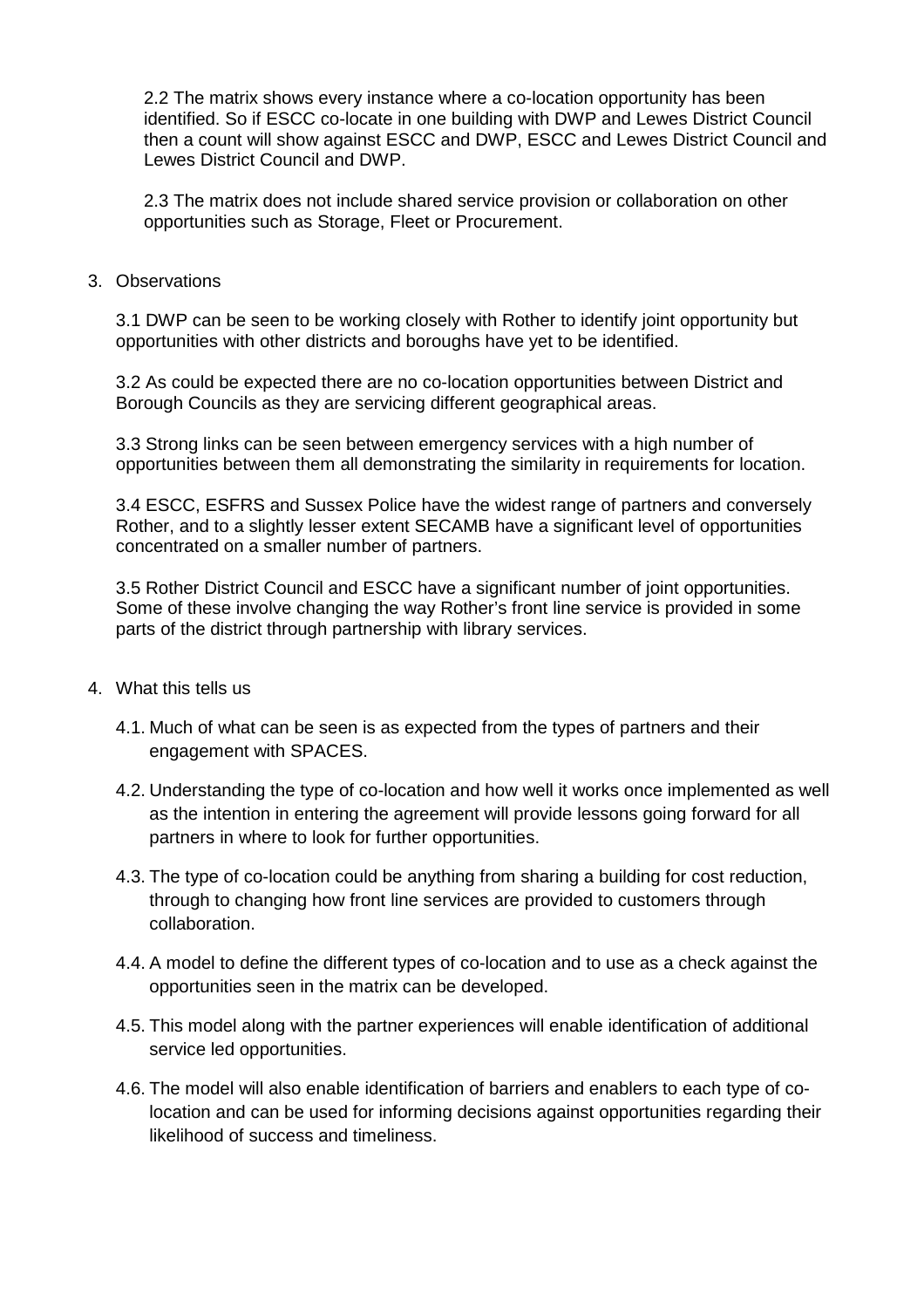- 4.7. The differences in approach by partners as observed above will afford a richness of data to draw from in defining the types of co-location and using this to identify other opportunities.
- 5. Next steps

5.1 To develop the model to show the types of co-location and the barriers and enablers to each

5.2 To use this model to benchmark the types of opportunities identified, i.e. those focused on cost reduction and those focused on service improvement and retention, recognising this will not be mutually exclusive

5.3 To draw from this the lessons that could be applied to identify further opportunities. For example, if Rother District Council successfully change service provision in some instances through collaboration with ESCC Library Services and benefits are realised could the same be done elsewhere?

5.4 To use this model to inform decision making on future opportunities by identifying the enablers and barriers for each co-location type that may influence the approach.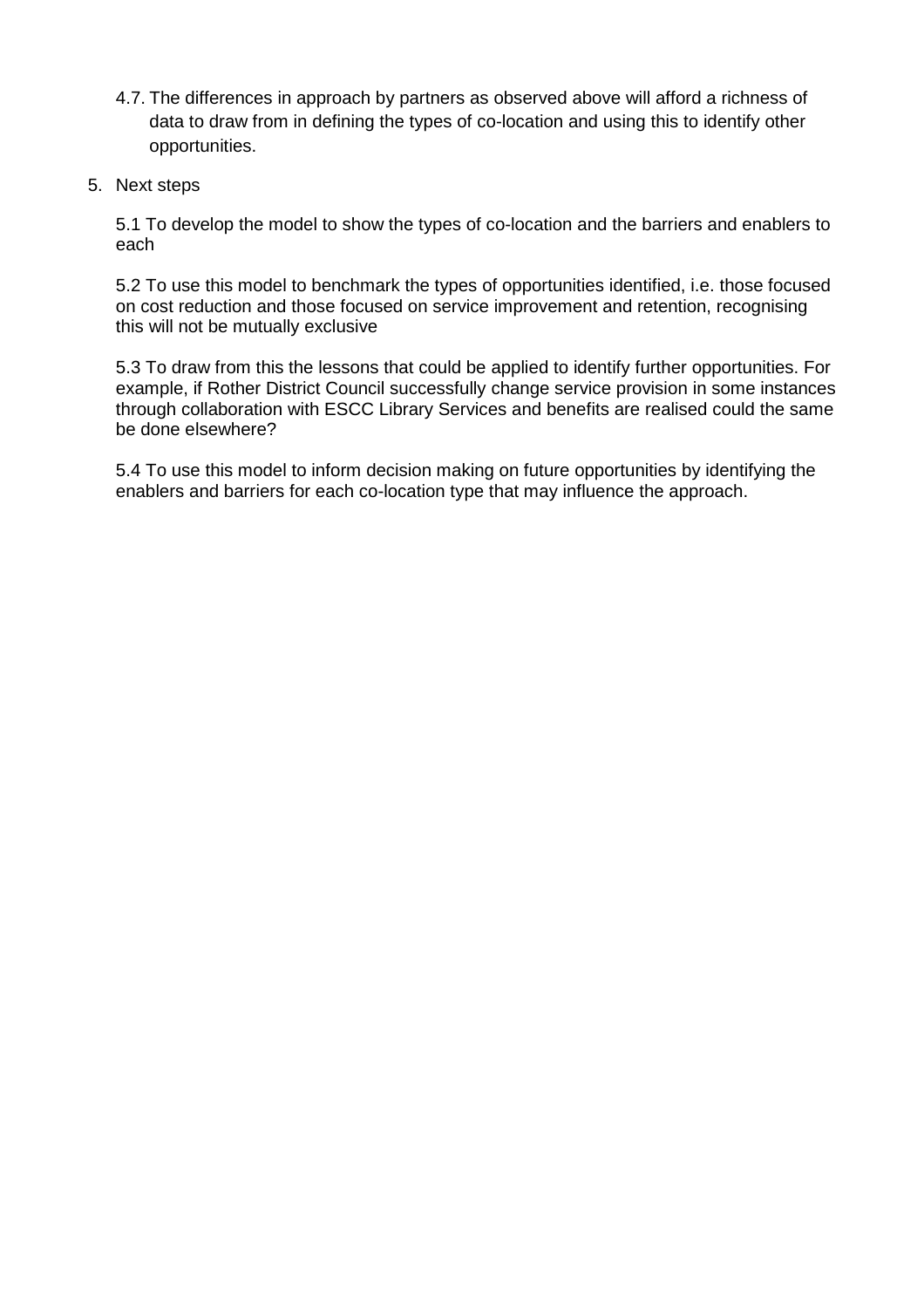### **Appendix C – Survey Outcome**

- 1. A survey was undertaken in September 2013 consisting of 3 questions and free text commentary. The intention was to understand for the partners, what they believe SPACES should be doing, and how well it is doing that. This gives some indication of where we need to focus our efforts and whether we need to adjust our approach.
- 2. The detail of the survey with graphs and analysis of the findings can be found in sections 3 onwards. The survey raises some questions for consideration by the board. These are summerised below:
	- 2.1. Are we confident that the activities currently planned and underway will improve the delivery of revenue reduction and opportunity identification (section 3.5)
	- 2.2. Is there a need for more action to tackle a perceived lack of delivery around customer service improvement (section 3.6)
	- 2.3. To understand the partnerships arising (sections 3.2 and 4.3) should we produce a heat map to identify the opportunities or current partnership activities between each SPACES partner organisation. This would enable analysis around the opportunities arising between different partners and where there are none. Coupled with an understanding of the types of co-location or partnerships within the overlapping opportunities, this could indicate if there are any issues, or whether partnerships are developing as expected according to the customers needs. Overlaid with an understanding of the types of business of the involved partners, this could answer some of the service opportunities aspects and identify where we should be looking for more opportunity for service alignment. For example, we will see that in Aquila House Sussex Police and Hastings Borough Council are co-located to deliver a joined service. However in another location it may be that two organisations just share a location for reduced costs.

### **3. What SPACES is delivering and its relative importance**

- **A Strengthening relationships between partners**
- **B Opportunities for co-location/collaboration**
- **C Enhancing service to customers**
- **D Sharing Information**
- **E Sharing best practice**
- **<sup>F</sup>Sharing resource and partner provided**
- **services**
- **G Capital receipt**
- **H Revenue cost reduction**
- **I CO2 reduction**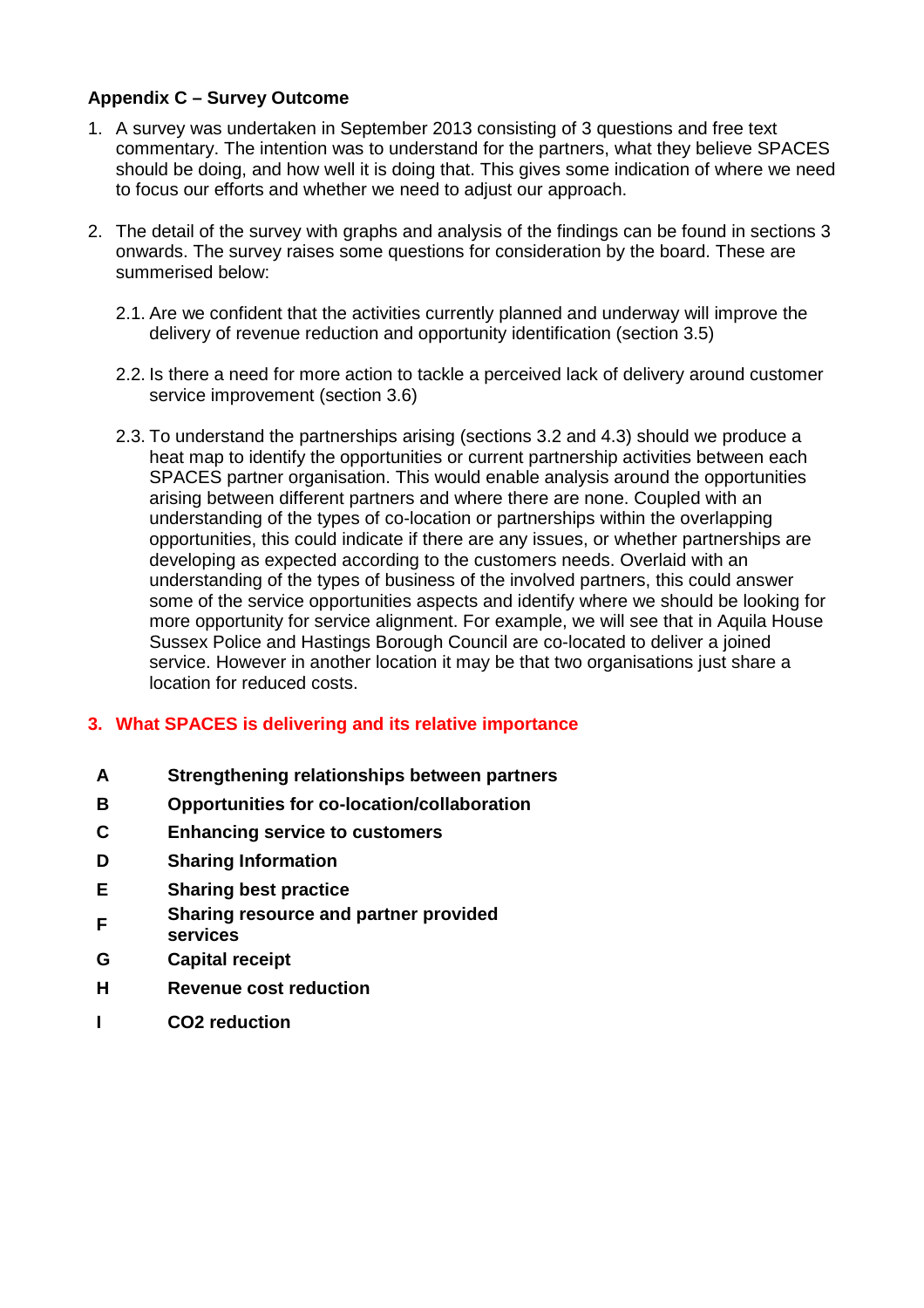

3.1 The above graph represents the weighted responses from partners to show what is important in SPACES and how well each aspect is being delivered. It is encouraging to identify a broadly diagonal line from bottom left to top right of the grid, indicating that generally the areas which are considered more important are being more successfully delivered than those of less importance to partners.

3.2 Clearly it is believed that developing relationships between partners is the most important aspect of SPACES and it is being delivered better than any other item measured.

3.3 It is noteworthy that two of the KPIs set are perceived as of relatively low importance that is G and I correlating to Capital Receipts and CO2 reduction respectively.

3.4 It is encouraging that the areas currently getting most attention at the board, sub groups and focus groups – that is data and best practice sharing, and opportunity identification are perceived as important on the chart (items B, D and E). There is room for improvement on all these also, so it will be interesting to see the direction of travel in these aspects over time.

3.5 It is reasonable to expect that revenue reduction (H) would be shown as more important to the board as a whole than the Capital Receipt target (G) as all partners have revenue costs but not all have the assets to realise capital receipts. It is also reasonable that to date this has not been well delivered, but with the identification of more opportunities and the measurement of the benefits that are achieved through them, this should be possible to improve.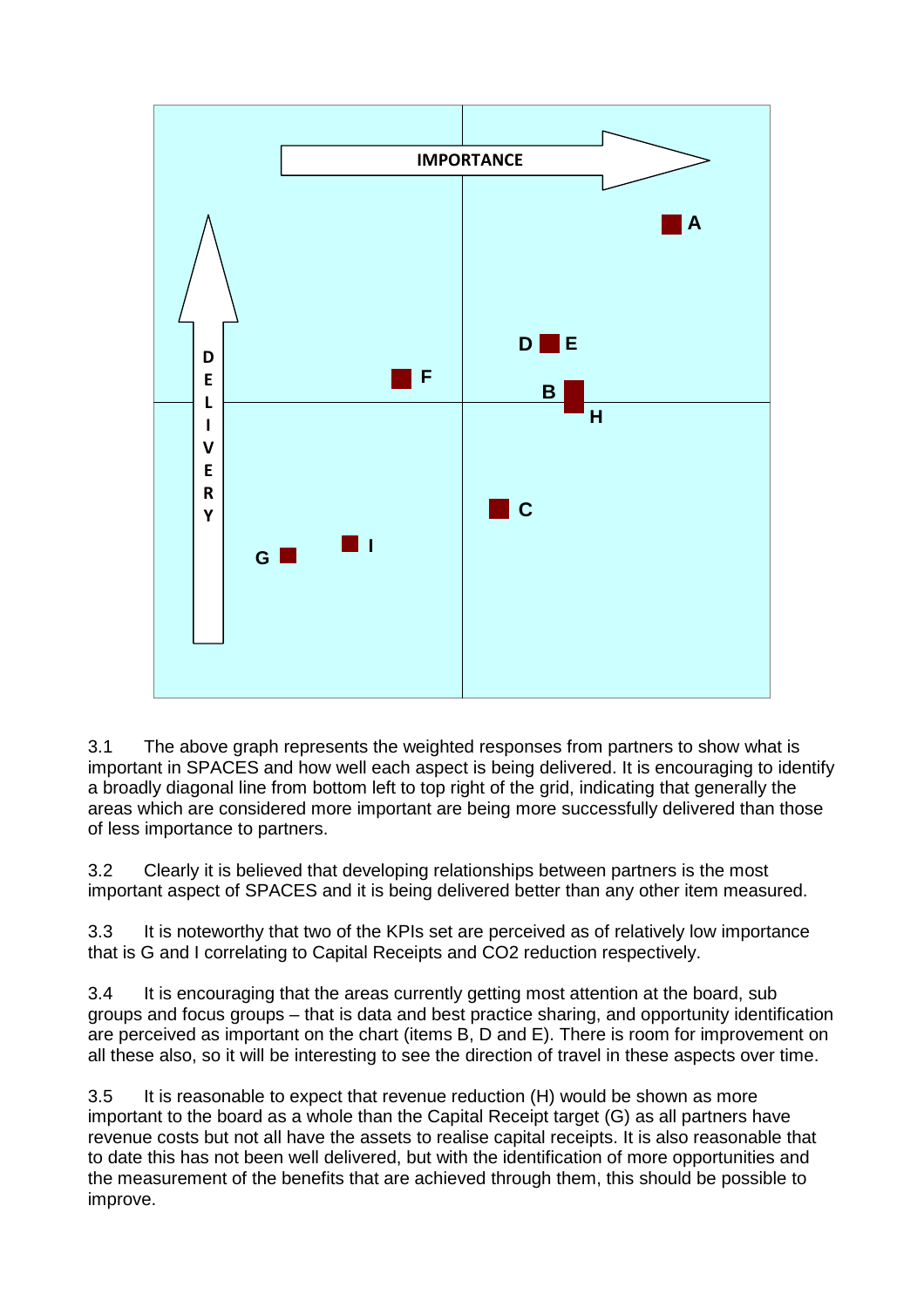3.6 It is clear from the matrix that the area requiring most attention is enhancing customer service (C). This is in the bottom right of the matrix indicating it is of relatively high importance with low delivery. Customer Service was not a main focus in the setting up of SPACES and many board and sub group members are estates focused. A stronger connection to the service areas may be necessary to bring this forward, coupled with an awareness of the service opportunities inherent in the SPACES activities. The introduction of benefit measures concerning customer service may help, but it may be that the board has to determine whether the service aspects are core to the business of SPACES and how this can be managed going forward.

## **4. SPACES:**

|                                                         | Strongly<br><b>Disagree</b> | Disagree Neither |   | Agree | Strongly<br>Agree |
|---------------------------------------------------------|-----------------------------|------------------|---|-------|-------------------|
| Meets my<br>organisations needs                         | 0                           | 0                | 3 | 11    | 2                 |
| Makes my job easier                                     | 0                           |                  | 8 | 5     | 2                 |
| Has sufficient<br>commitment from me<br>Has sufficient  | ი                           | 2                | 2 | 8     | 4                 |
| commitment from my<br>organisation                      | O                           | O                |   | 11    | 4                 |
| Has sufficient<br>commitment from the<br>other partners |                             | 3                | 5 | 8     |                   |



4.1 The above chart shows the strength of feeling on each aspect with the bottom red / orange indicating a negative response, that is disagree or strongly disagree, and the green indicating a positive response of agree or strongly agree.

4.2 The lack of red on the chart is due to no respondents strongly disagreeing with any statement above.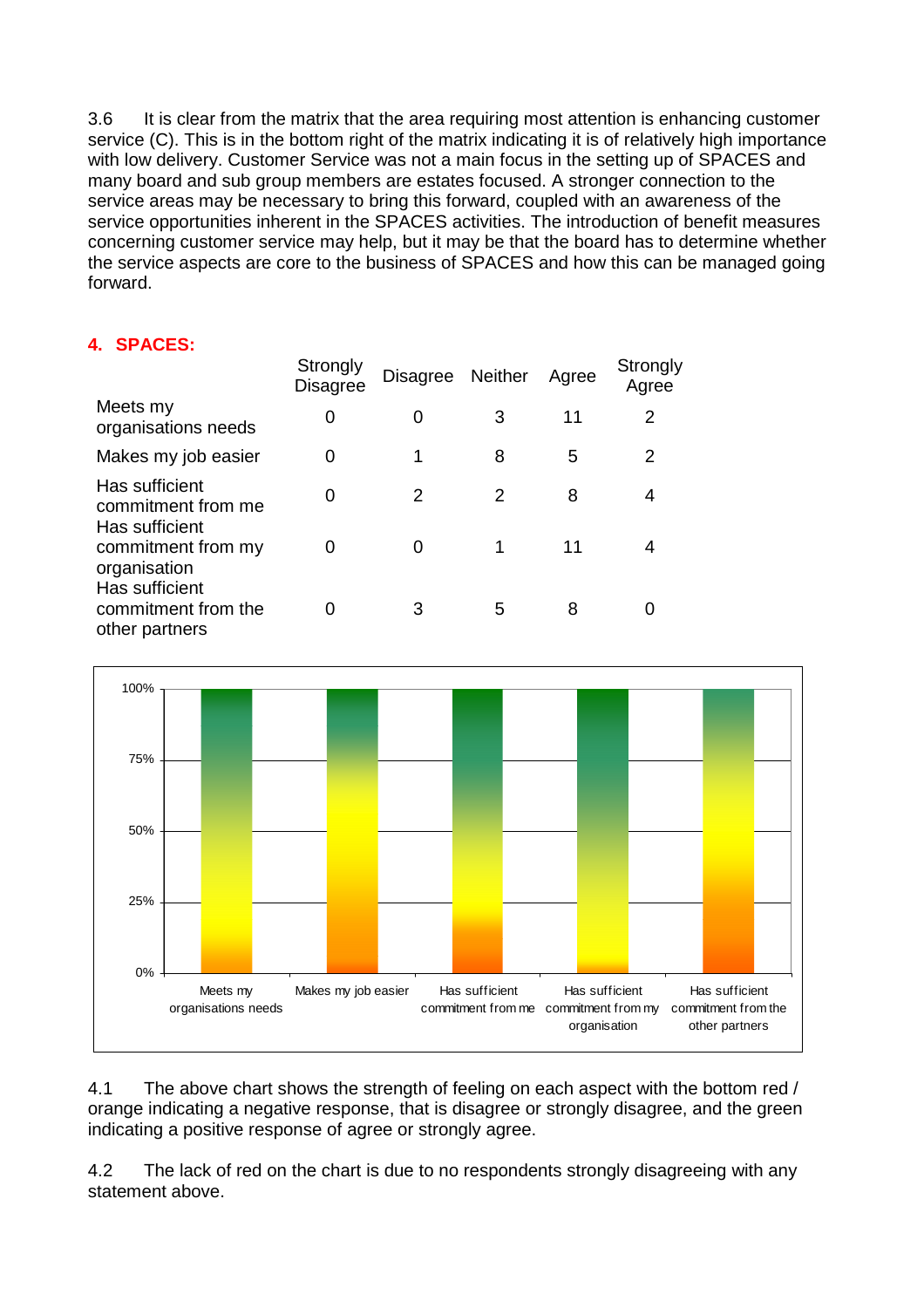4.3 It appears that SPACES is broadly meeting organisation needs and has sufficient commitment from our own organisations and the respondents. However interestingly, there is a split between positive and negative responses on sufficient commitment from other partners with no respondents believing strongly that there was sufficient commitment from others. This may be reflecting some movement in board members and some partners not visibly engaging as fully as others. So although the first matrix showed that relationship building was being broadly delivered, it may be that this is currently in pockets and not across all partners.

4.4 While there is one respondent believing that SPACES is making their role more difficult, most did not feel it made a difference with some believing it was helpful to their role. This may be a reflection of the different roles individuals on the board have in their organisations and what their individual needs are. I would be interested in hearing more from the individual who feels SPACES is negatively impacting their role as perhaps if understood this further it could be directly addressed.

### **5. SPACES enables partners:**

|                                                       | Not at<br>all | To<br>some<br>degree | То а<br>satisfactory<br>agree | To a<br>greater<br>degree |
|-------------------------------------------------------|---------------|----------------------|-------------------------------|---------------------------|
| To strategically align<br>their estates strategies    | 31.3%         | 56.3%                | 6.3%                          | 6.3%                      |
| To identify and agree<br>shared priorities            | 6.3%          | 43.8%                | 25.0%                         | 25.0%                     |
| By providing an<br>appropriate level of<br>leadership | $0.0\%$       | 20.0%                | 66.7%                         | 13.3%                     |
| By providing an<br>appropriate level of<br>support    | 6.7%          | 20.0%                | 46.7%                         | 26.7%                     |

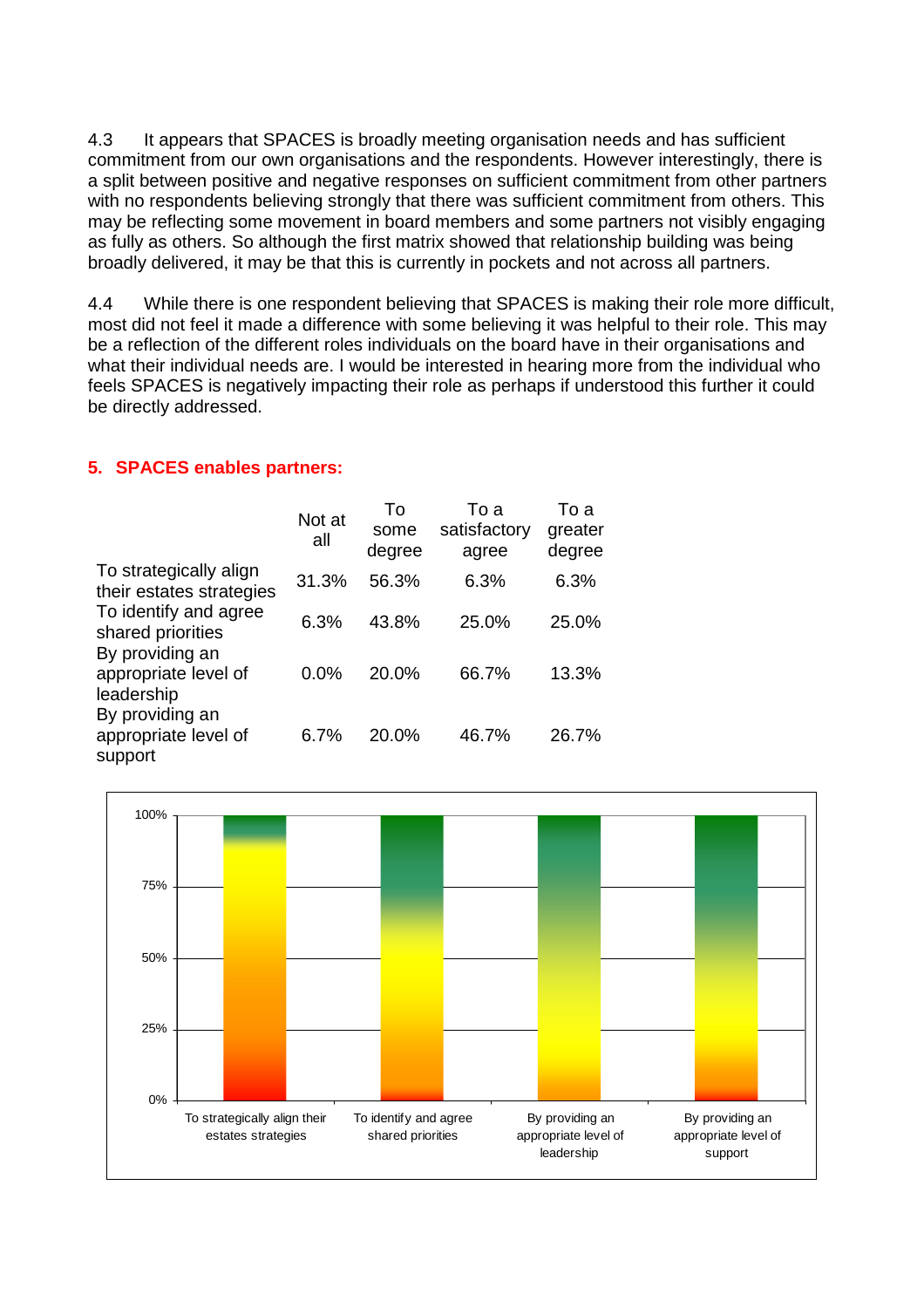5.1 Again this chart shows the range of responses with red indicating the more negative responses that is those which SPACES is not delivering, and the green indicating where SPACES is delivering.

5.2 The responses indicate that there is no perceived alignment in strategy, but that is not surprising at this stage of the Programme. What is encouraging is that there appears to be some identification and agreement in shared priorities, and growing this may enable more alignment in strategy. Support and leadership levels get a positive response, recognising where SPACES strengths currently are.

5.3 The question could be asked as to whether SPACES should be enabling alignment of strategy. If the answer is yes then should more be done to achieve this, or is it believed, with the activity currently in place to exploit situations where strategies align, this is sufficient for now. A way forward may be to develop a more detailed vision of how partners will work together in future and a clearer direction of travel for the programme overall. This is echoed in the free text responses below to work towards a more aligned strategic direction.

### **6. Free text responses:**

6.1 Communication and data sharing is main benefit. Also the community customer journey is streamlined through co-location of services, which in itself is indirectly a SPACES objective i.e. the Agile hub. However, Spaces are still struggling with identifying and achieving savings/capital receipts that benefit all partners. Until savings/capital receipt incentives are common and shared across partners we still expect a 'silo' approach to financial management i.e. projects only proceed for the benefit of a limited numbers of partners with savings being distributed unevenly and not part of truly shared SPACES objectives. Whether this can be a realistic outcome given existing treasury restrictions is uncertain but perhaps should receive further focus as we move forward

6.2 Recognise that Partnership working is tricky but it is a valued and important priority for South East Public Sector. The Spaces board is still at a relative early stage in terms of delivery but has made some considerable progress in forming partnership relationships. The challenge will be to now exploit the relationships and trust developed and make progress on a single view of and strategy for the public sector estate.

6.3 Stronger direction by the Board would be welcomed in terms of expectations along with the priorities, actions and timescales clearly identified. Then a lead partner for each priority needs to be identified to ensure effective progress is made.

6.4 The appointment of the Programme Manager has been key to providing support for the project overall and I believe it is vital that this role continues.

6.5 There hasn't been an alignment of property strategies but what SPACES are good at is where strategies coincide opportunities have been identified and realised.

6.6 This is going to be a long term project as dealing with estates matters takes time. We have made a good start which we will need to continue building on.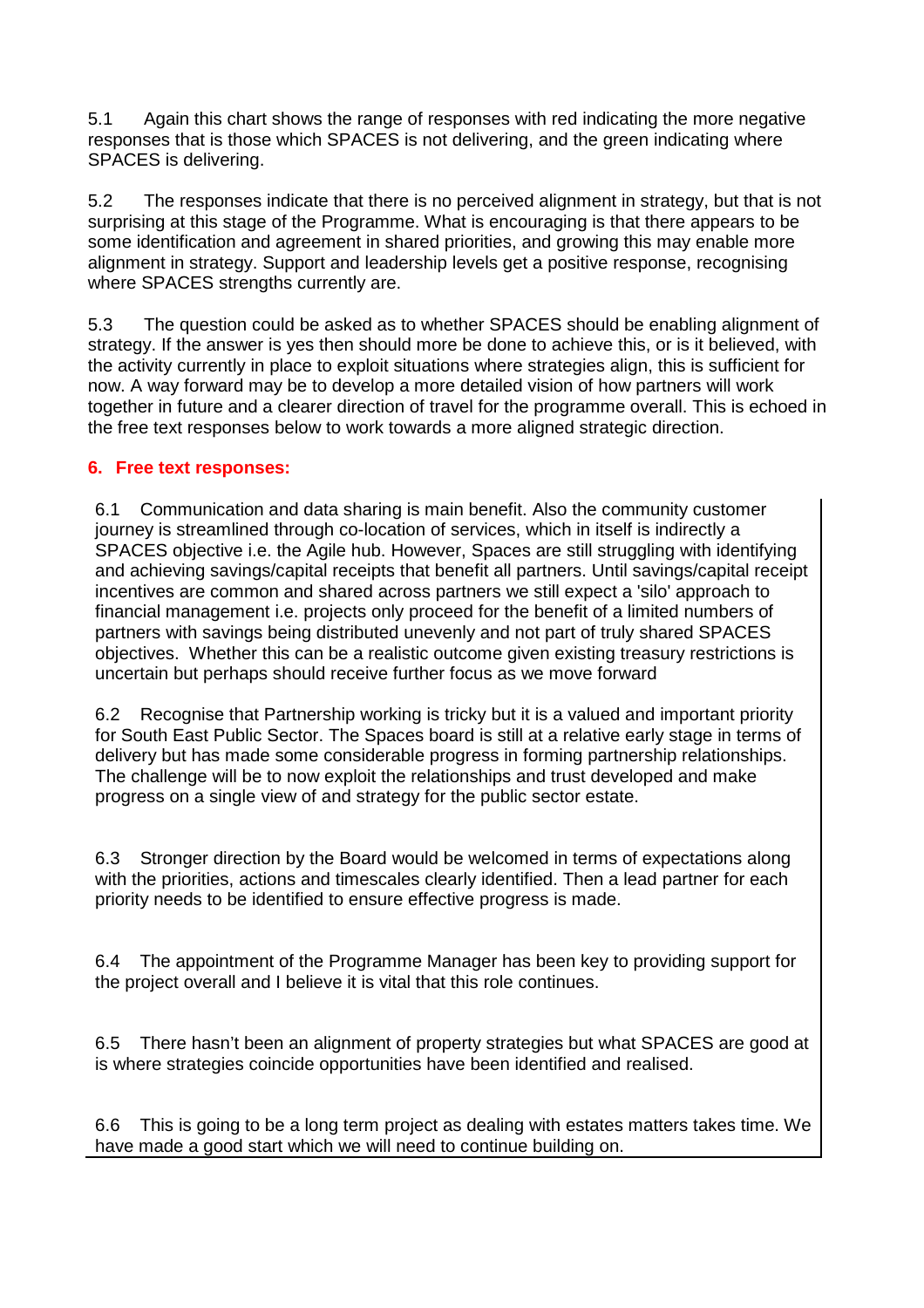## **Appendix D – SPACES Work Streams**

| <b>Work stream</b>                         | <b>Aspects of</b>                                                                                                                                          | Short (by April 2014)                                                                                                                                                                                                                                              | <b>Medium</b>                                                                                                                                                          | Long                    | <b>Comments</b> |
|--------------------------------------------|------------------------------------------------------------------------------------------------------------------------------------------------------------|--------------------------------------------------------------------------------------------------------------------------------------------------------------------------------------------------------------------------------------------------------------------|------------------------------------------------------------------------------------------------------------------------------------------------------------------------|-------------------------|-----------------|
| <b>Front Facing</b><br><b>Services</b>     | Service delivery - footfall<br><b>Emergency Response Svs</b><br><b>Community Centres</b>                                                                   | Focus Group per town to identify<br>opportunities<br>Prioritise and begin to implement<br>short term opportunities                                                                                                                                                 | Approach longer term<br>opportunities already<br>identified.<br>Customer engagement<br>mapping.<br><b>Community Centre</b><br>review commences                         |                         |                 |
| Support<br><b>Services</b>                 | <b>Estates</b><br>Finance / HR / ICT<br>Transactional<br>Fleet<br>Training<br>Procurement                                                                  | <b>Fleet review begins</b><br>Identify opportunities for support<br>services collaboration<br><b>Emerging centres of excellence</b><br>mapped<br>Principles / process in place for<br>procurement collaboration                                                    | Training review begins<br>Identification of services<br>available to partners<br>Support services<br>collaboration underway<br>Joined / aligned contract<br>management |                         |                 |
| Enablers /<br><b>Barrier</b><br>Management | Meeting / Interview Rooms<br>Parking<br>Technology<br>Agile alignment<br>Culture<br><b>Branding</b><br><b>Public Access</b><br><b>SPACE Desk</b><br>Policy | Map current public access<br>Map current agile working (where<br>partners could use)<br>Align Agile approaches and identify<br>design principles<br>Identify model of co-location and<br>necessary enablers for each<br>Map meeting / interview rooms<br>available | Parking review                                                                                                                                                         |                         |                 |
| Storage                                    | Physical                                                                                                                                                   | Identify and implement physical,                                                                                                                                                                                                                                   | On board other partners                                                                                                                                                | <b>Customer Journey</b> |                 |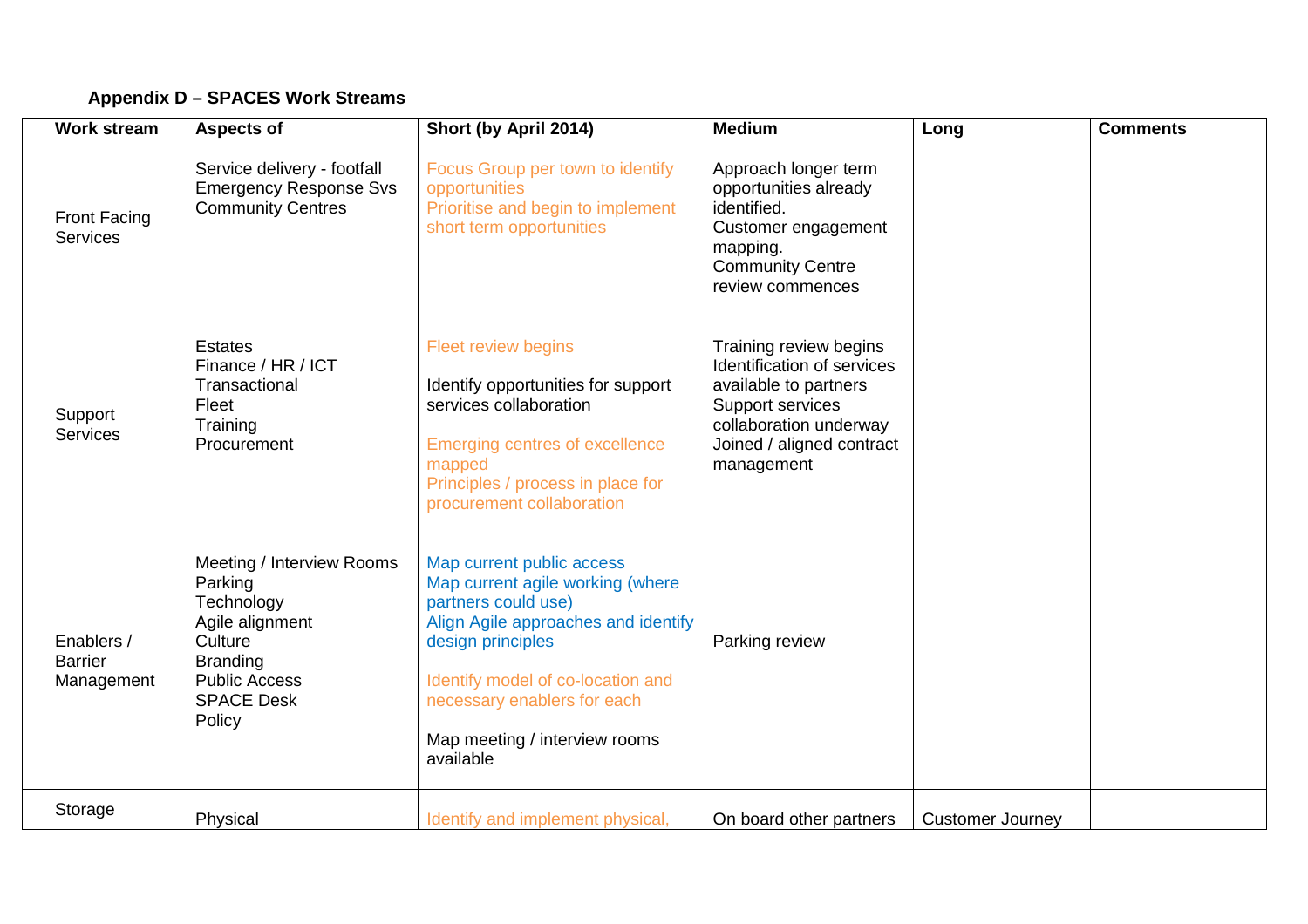| <b>Work stream</b>      | <b>Aspects of</b>                                                                                                                                                                                                    | Short (by April 2014)                                                                                                                                                                                                                               | <b>Medium</b>                                                                                     | Long          | <b>Comments</b> |
|-------------------------|----------------------------------------------------------------------------------------------------------------------------------------------------------------------------------------------------------------------|-----------------------------------------------------------------------------------------------------------------------------------------------------------------------------------------------------------------------------------------------------|---------------------------------------------------------------------------------------------------|---------------|-----------------|
|                         | Electronic<br>Data Management<br>Central postal solution                                                                                                                                                             | electronic and data management<br>solution<br><b>Postal solution identification</b>                                                                                                                                                                 | including Town and<br>Parish Councils and VCS                                                     | Value Mapping |                 |
| Information<br>Sharing  | Between partners for<br><b>SPACES</b><br>Ad Hoc Space matching<br><b>Best Practice</b>                                                                                                                               | Solution identified for data sharing<br>Solution identified for ad hoc space<br>matching, manual and automated<br>Regular slots at board for<br>information sharing<br>Log of data shared at board and<br>best practice along with contact          | Solution in place for Data<br><b>Sharing</b><br>Automated solution in<br>place for space matching |               |                 |
| Data<br>Management      | Maps of assets<br>Building data<br>Data analysis<br>Disposal                                                                                                                                                         | Map on terrier<br>Some data gathered<br>Gaining awareness of partners<br>disposal activity<br>Map on Google                                                                                                                                         | All data gathered<br>Analysis occurring to<br>identify opportunities<br>Disposal aligned          |               |                 |
| Programme<br>Governance | Vision and outcomes<br>Principles of design<br><b>Communication Strategy</b><br>Risk management<br>Partner engagement<br>Benefit and KPI monitoring<br><b>Governance Structure</b><br>Project reviews and<br>Lessons | Vision and outcomes agreed<br>CFS model produced and gaps<br>filled<br>Communications strategy agreed<br>including engagement of each<br>partner<br>Risk process in place<br><b>KPIs agreed</b><br>First survey of partner engagement<br>undertaken | <b>Build principles of design</b><br>Develop the vision of<br>future working via use<br>cases     |               |                 |